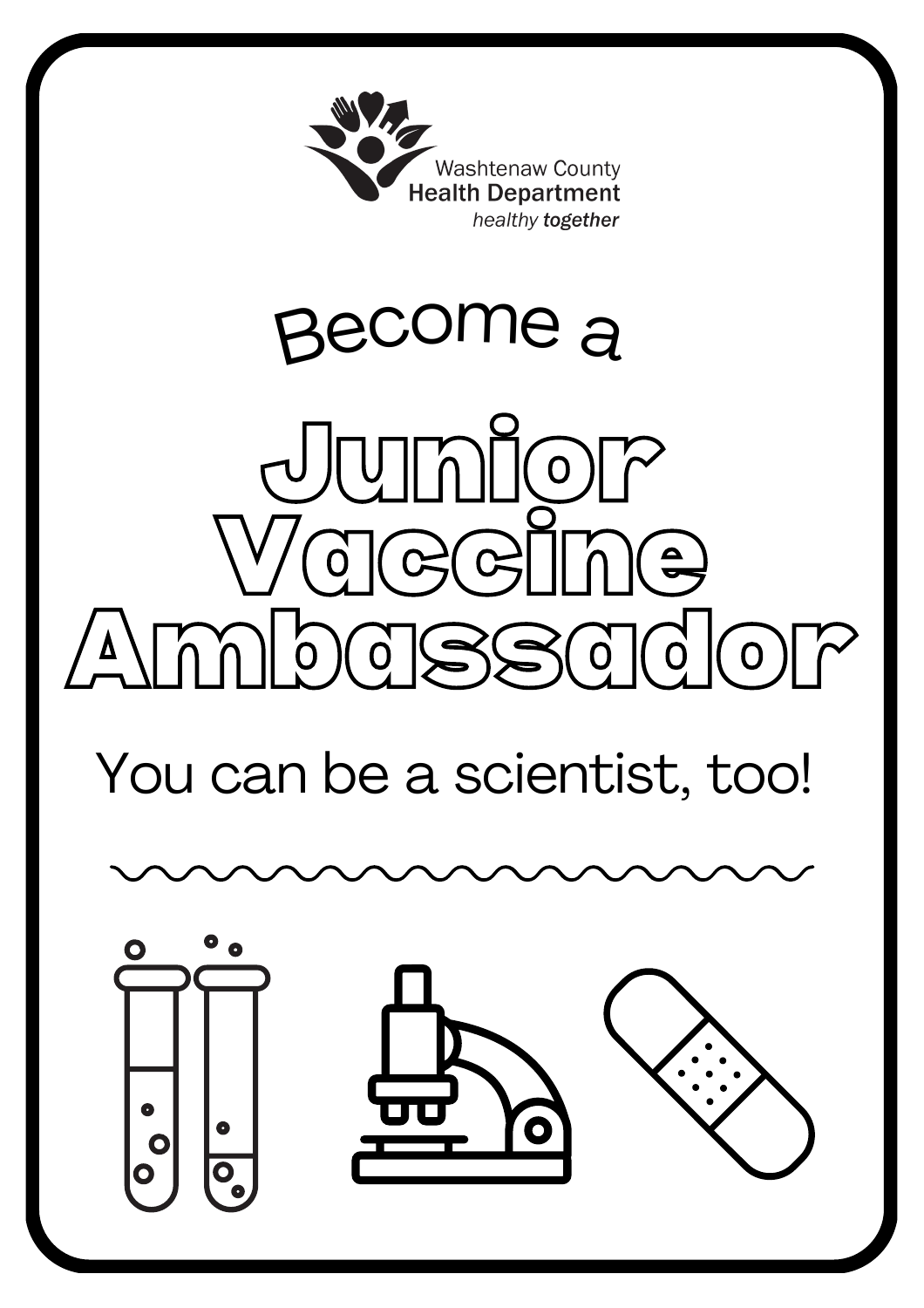

### **What is a Junior Vaccine Ambassador?**

A Junior Vaccine Ambassador is someone who knows about vaccines and how important and safe they are!

### **What are a Junior Vaccine Ambassador's responsibilities?**

A Junior Vaccine Ambassador is responsible for sharing with their friends and family their knowledge of vaccines!





### **How can I become a Junior Vaccine Ambassador?**

Complete this booklet the best that you can and sign the Junior Vaccine Ambassador oath!

### **Your name:**

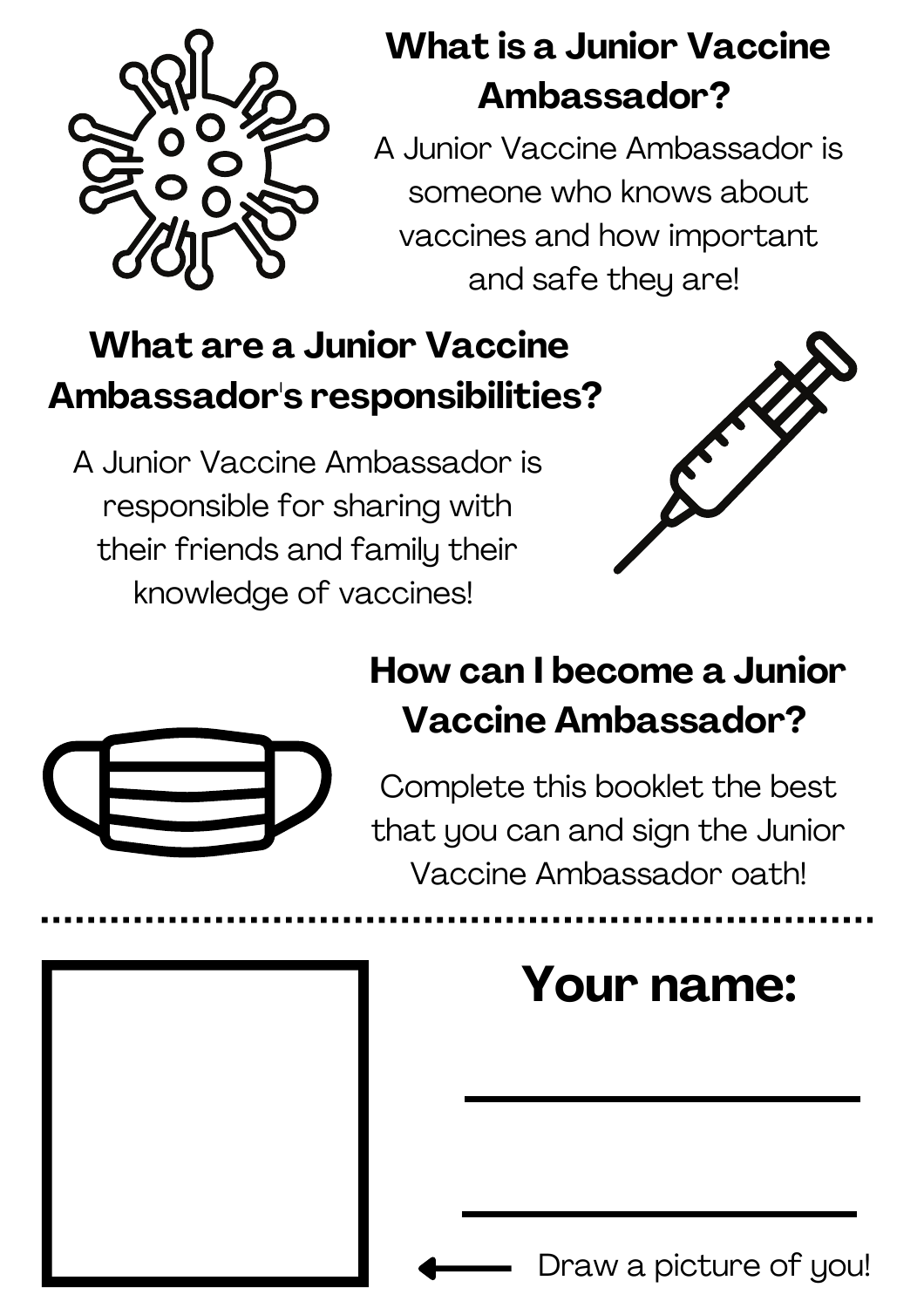### **What is COVID-19?**



COVID-19 is a sickness caused by a **virus**.



Sometimes, **new viruses** can be discovered.



It can cause a fever, cough, sore throat, nausea, vomiting, loss of taste or smell, and can make it hard to breath.



COVID-19 is a new virus discovered in **2019**. That is why it is called COVID-19!

**How can you get COVID-19?**

COVID-19 can spread through coughing, sneezing, and sometimes even talking.



Some kids may not get very sick when they get COVID-19.





But other kids might get very, very sick.



**I'm sure your life has changed because of COVID-19!**



Did you do anything different at school or at home?

Share below some new experiences you have had!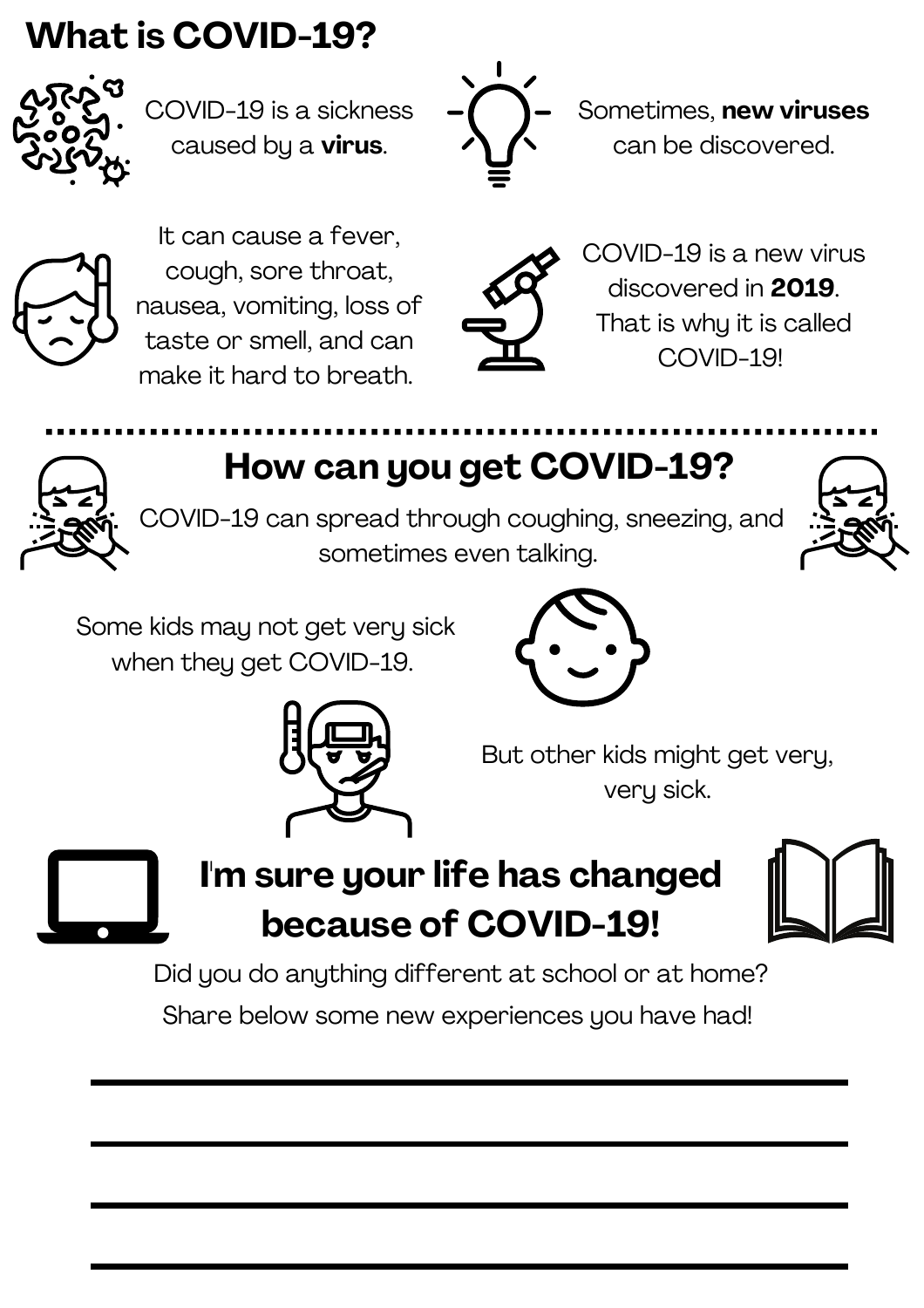

A virus is a type of **germ** that can make us sick!

A virus you might have heard of before is the **flu virus!**



**It is important to protect yourself, your friends, and your family from viruses!**







Wash your hands for 20 seconds

Wear a mask  $\circ$   $\sim$  Cover your mouth when you cough and sneeze



instead of inside

**Help the virus to the open window!**



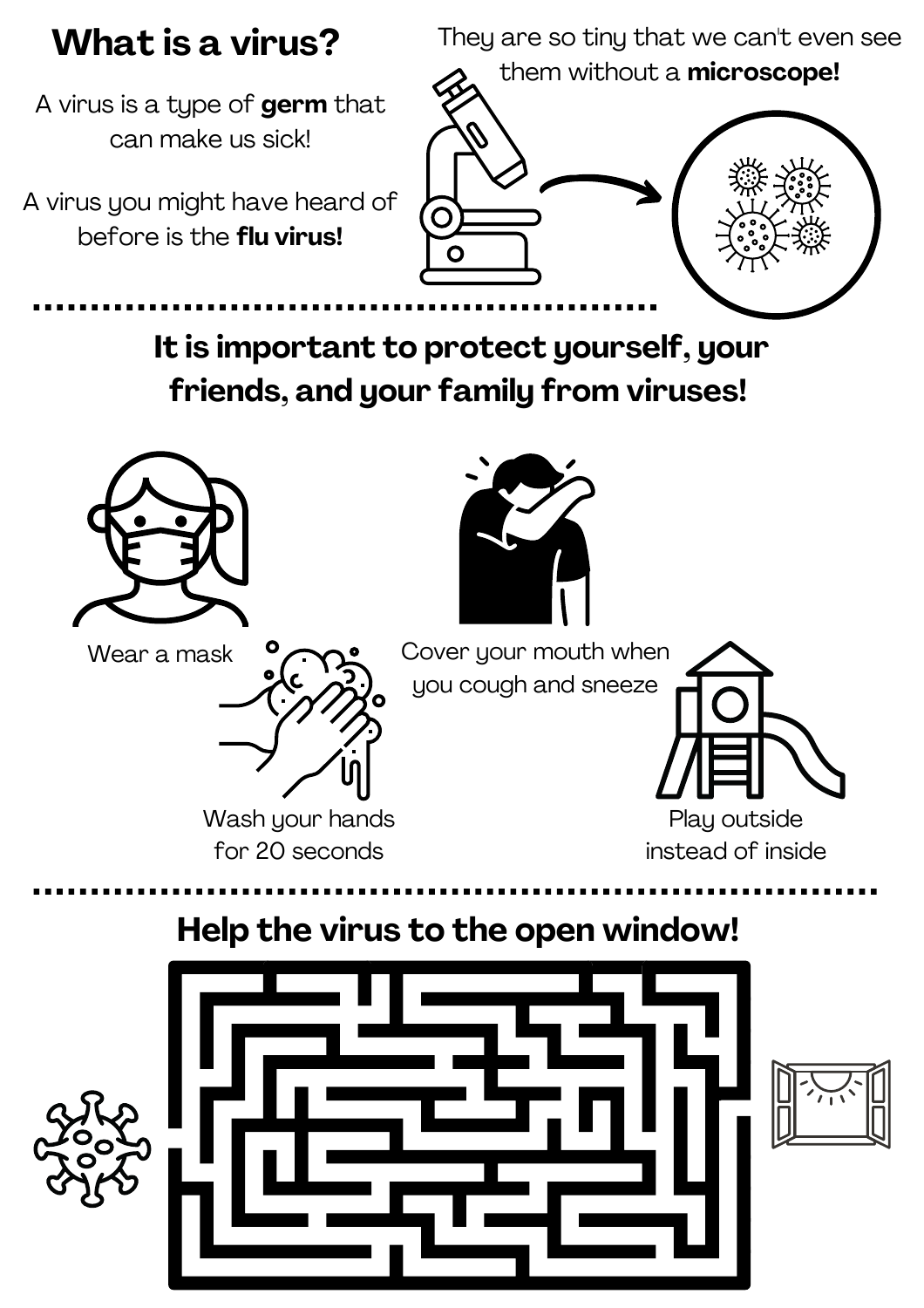### **What is a vaccine?**

A **vaccine** is a treatment that teaches your body how to fight off diseases! It doesn't make you better when you're sick, but it stops you from getting sick in the first place!





A vaccine teaches your body how to make super tiny things called **antibodies**! Antibodies are always on the look out for viruses and other things that aren't supposed to be inside of you!

Antibodies help make you immune to some sicknesses! If you're **immune** to something, it means you can't get really sick from it!





An antibody is like a tiny **superhero** inside of you!

Try to unscramble these words!

FASE

**CINCVAE** 

**EALTHHY** 

UNMEIM

TIBDYOAN

VDICO

IURSV

Color what superhero you

are!

RGEM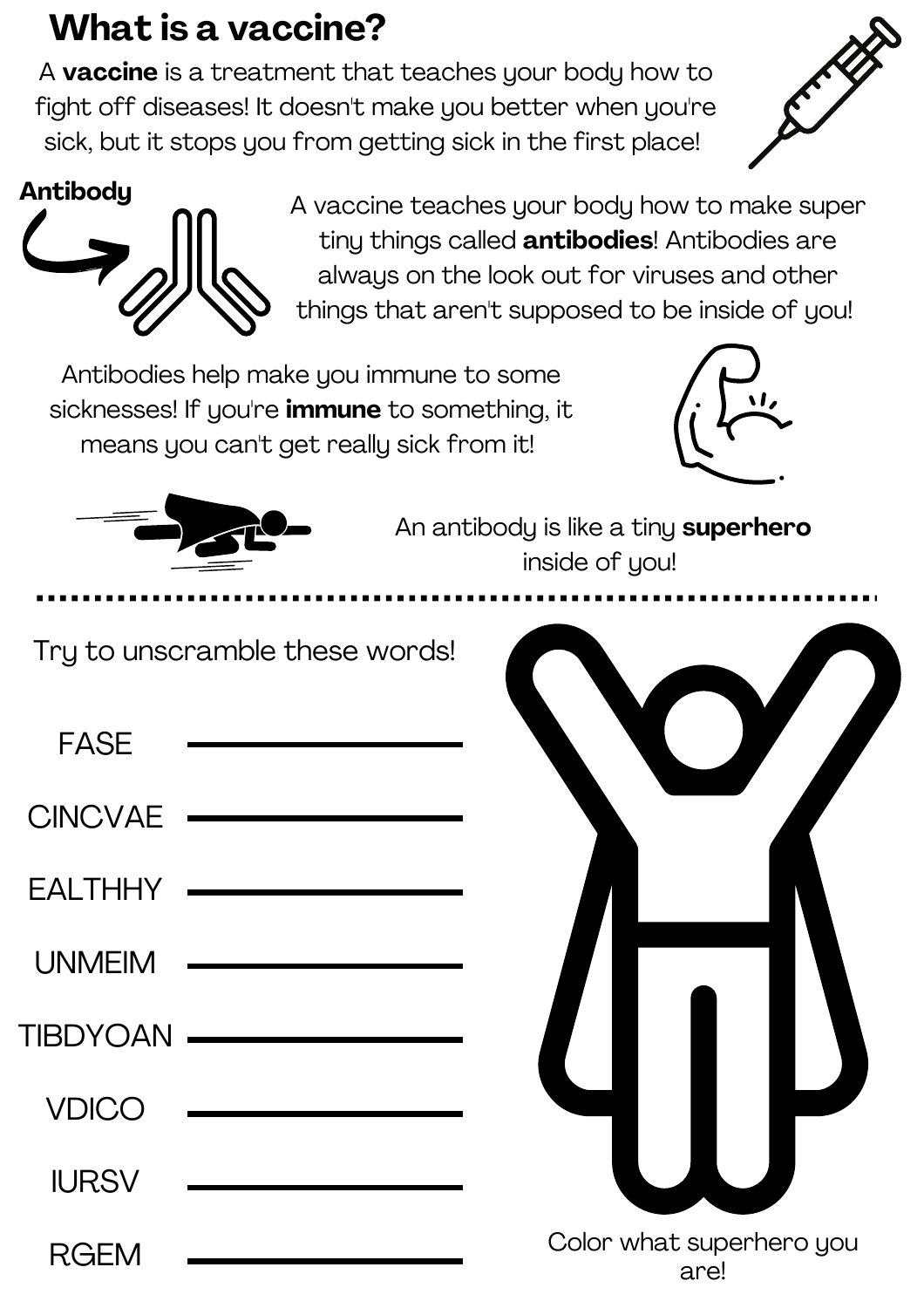### **All vaccines are different!**

Not all vaccines are made out of the same thing! Every disease needs a unique vaccine.

Some vaccines make you immune after **one shot**, some vaccines might need **two** or **three shots**, and some vaccines need you to get them once **every year**!





### **Vaccines are over 200 years old!**

Before vaccines, people died from diseases you might have never even heard of! Like Diphtheria.

Thankfully, vaccines have gotten rid of a lot of diseases, and these diseases rarely get people sick today!

### **What diseases do vaccines protect against?**

| Е           | Τ | A | C            | Н           | I | C. | K            | E.          | N           | Ρ           | O | X | O |
|-------------|---|---|--------------|-------------|---|----|--------------|-------------|-------------|-------------|---|---|---|
| Q           | Е | U | R            | U           | Β | E  | L            | L           | A           | S           | D | S | ı |
| V           | Τ | Z | ı            | W           | D | Η  | T            | D           | Y           | C           | N | M | Υ |
| P           | A | I | V            | B           | I | F  | Κ            | M           | N           | O           | J | Е | C |
| N           | N | J | Q            | O           | P | A  | $\mathbf{I}$ | U           | N           | V           | K | N | ı |
| Е           | U | O | $\mathbf{O}$ | G           | Н | I  | Н            | Μ           | D           | ı           | V | ı | Y |
| U           | S | P | Е            | Τ           | T | C  | Е            | P           | Η           | D           | L | N | C |
| M           | O | F | O            | R           | н | W  | P            | S           | F           | A           | V | G | M |
| $\mathbf O$ | Е | Β | F            | S           | Е | M  | A            | I           | Н           | Η           | R | I | A |
| N           | Τ | A | S            | $\mathbf C$ | R | D  | Τ            | G           | $\mathbf O$ | W           | U | Τ | Η |
| I           | Z | A | S            | K           | I | Y  | ı            | $\mathbf C$ | P           | $\mathbf O$ | L | ı | O |
| A           | C | S | J            | L           | A | K  | Τ            | R           | F           | H           | Y | S | A |
| D           | Q | Τ | A            | O           | Е | G  | I            | Q           | Z           | U           | D | Ρ | F |
| D           | Τ | Н | Е            | N           | Β | S  | S            | W           | F           | L           | U | S | J |

**POLIO MUMPS MEASLES RUBELLA CHICKENPOX DIPHTHERIA COVID HEPATITIS TETANUS MENINGITIS FLU PNEUMONIA**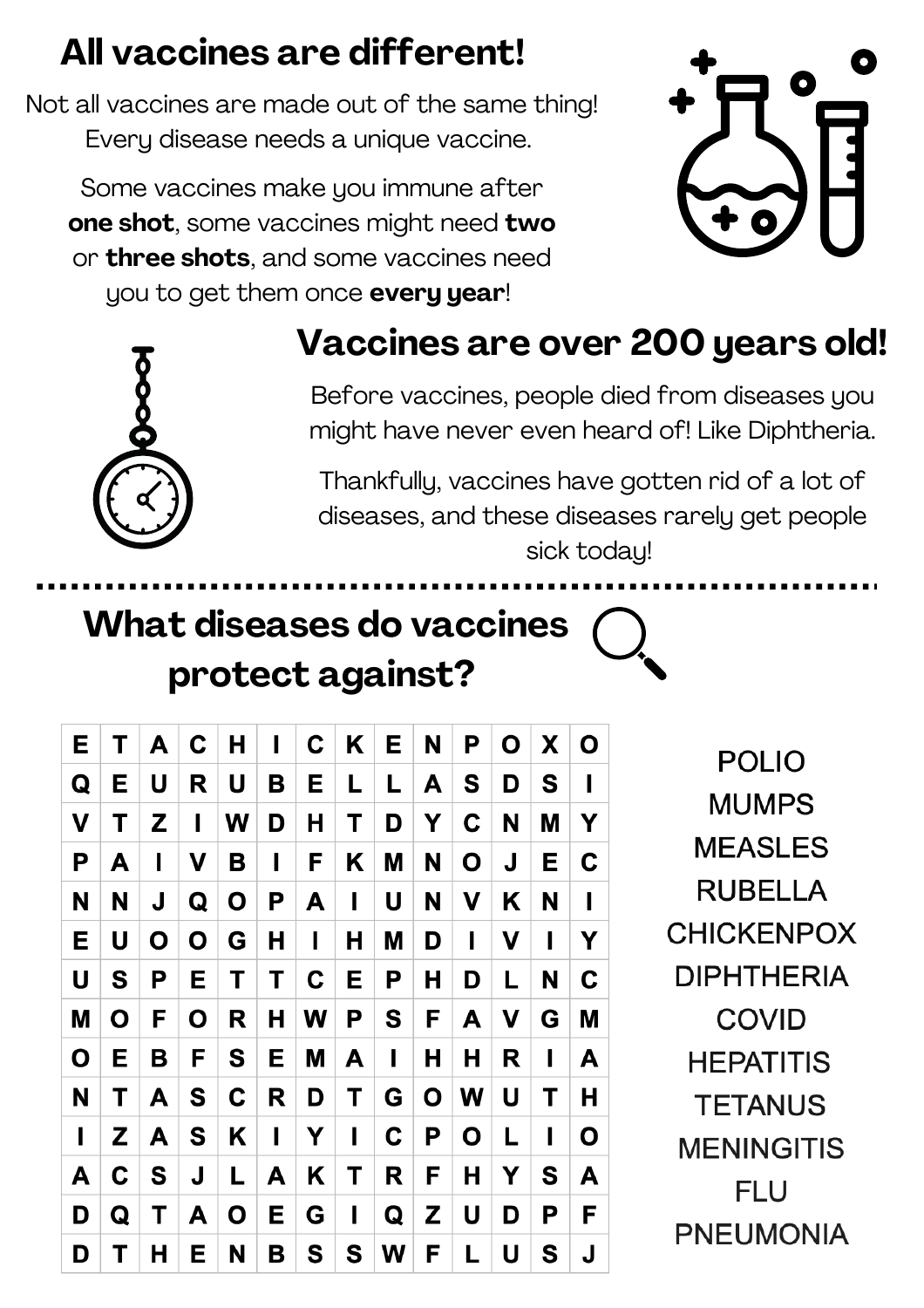### **Creating a vaccine takes a lot of hard work!**

Thousands of researchers all over the world work every day to make new vaccines to keep us healthy!

Scientists spend a lot time making sure vaccines are **safe**.

We should all be vaccinated to keep ourselves, our friends, our family, and our community safe!





### **Do you remember a time that you got a vaccine?**

Ask an adult about all of the vaccines you have gotten!